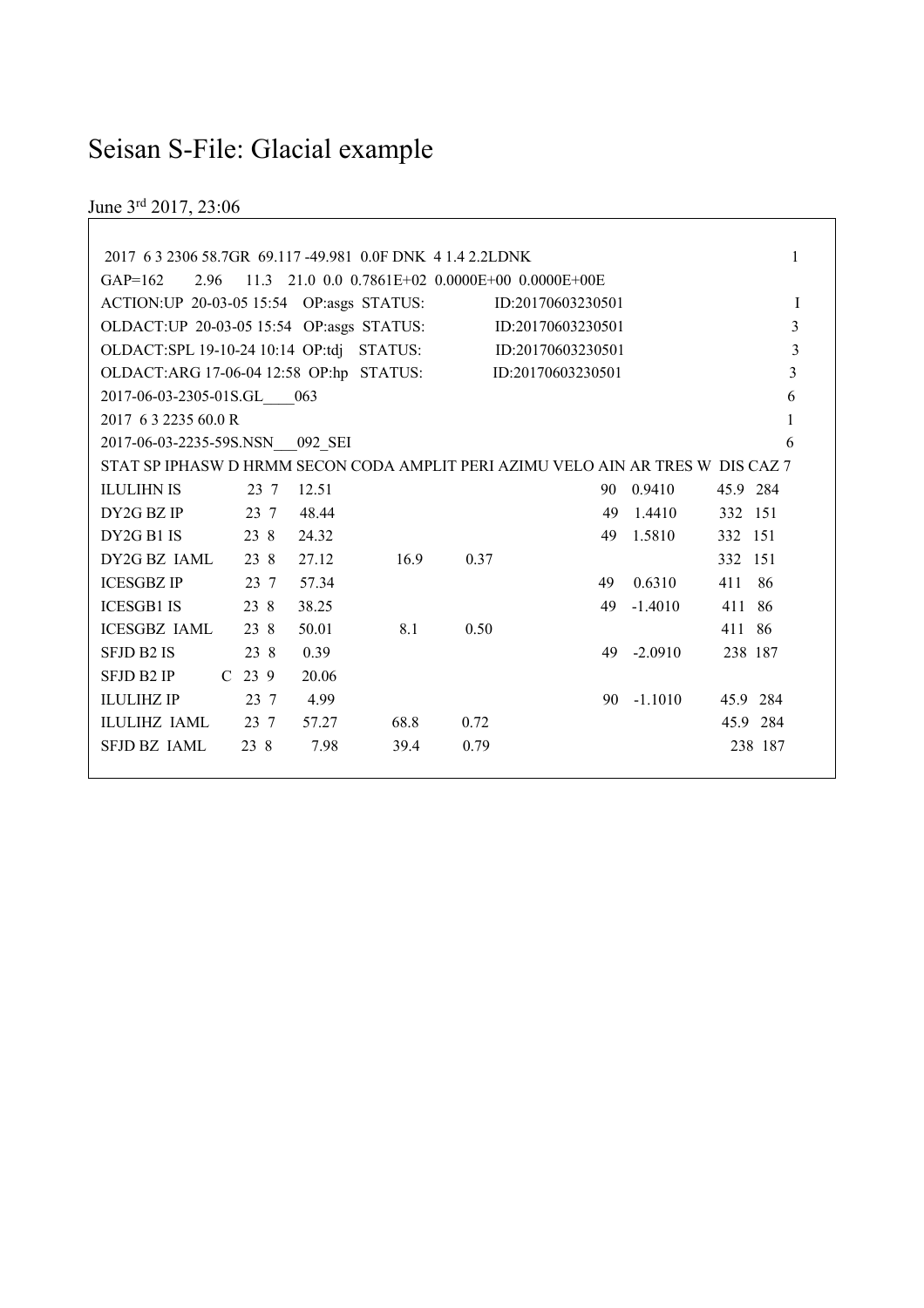# Seisan S-File: Tectonic example

June 27<sup>th</sup> 2016, 04:31

| 2016 627 0431 33.7GR 69.092 -49.837 2.0 DNK 5 1.5 2.4LDNK                       |     |       |                                                   |          |      |                   |    |           |          | $\mathbf{1}$   |
|---------------------------------------------------------------------------------|-----|-------|---------------------------------------------------|----------|------|-------------------|----|-----------|----------|----------------|
| 4.02<br>$GAP=109$                                                               |     |       | 10.8 37.5 24.9 0.9552E+02 -0.6127E+03 0.1700E+02E |          |      |                   |    |           |          |                |
| ACTION: UP 20-02-24 17:02 OP: asgs STATUS:                                      |     |       |                                                   |          |      | ID:20160627043002 |    |           |          | $\mathbf{I}$   |
| OLDACT:SPL 19-10-24 10:14 OP:tdj STATUS:                                        |     |       |                                                   |          |      | ID:20160627043002 |    |           |          | $\overline{3}$ |
| OLDACT:ARG 16-06-28 08:15 OP:hp STATUS:                                         |     |       |                                                   |          |      | ID:20160627043002 |    |           |          | $\mathfrak{Z}$ |
| 2016-06-27-0430-02S.GL 057                                                      |     |       |                                                   |          |      |                   |    |           |          | 6              |
| 2016 627 4 0 60.0 R                                                             |     |       |                                                   |          |      |                   |    |           |          | $\mathbf{1}$   |
| ACTION:REG 20-03-05 14:31 OP:asgs STATUS: ID:20160627040059                     |     |       |                                                   |          |      |                   |    |           |          | 3              |
| 2016-06-27-0400-59S.NSN 065                                                     |     |       |                                                   |          |      |                   |    |           |          | 6              |
| STAT SP IPHASW D HRMM SECON CODA AMPLIT PERI AZIMU VELO AIN AR TRES W DIS CAZ 7 |     |       |                                                   |          |      |                   |    |           |          |                |
| <b>ILULIHE IS</b>                                                               | 431 | 48.44 |                                                   |          |      |                   | 92 | 0.0710    | 52.1 285 |                |
| <b>SFJD B2 IS</b>                                                               | 432 | 35.48 |                                                   |          |      |                   | 49 | $-1.2610$ | 236 188  |                |
| NUUG HZ IP                                                                      | 432 | 17.57 |                                                   |          |      |                   | 49 | $-0.2210$ | 301 337  |                |
| <b>NUUG HE IS</b>                                                               | 432 | 51.45 |                                                   |          |      |                   | 49 | 1.0510    | 301 337  |                |
| NUUG HZ IAML                                                                    | 432 | 59.59 | 36.0                                              |          | 0.56 |                   |    |           | 301 337  |                |
| DY2G B2 IS                                                                      | 432 | 58.10 |                                                   |          |      |                   | 49 | 1.7810    | 327 151  |                |
| <b>ICESGBZ IP</b>                                                               | 432 | 33.24 |                                                   |          |      |                   | 49 | 2.3710    | 405 85   |                |
| <b>ICESGB1 IS</b>                                                               | 433 | 10.07 |                                                   |          |      |                   | 49 | $-3.0910$ | 405 85   |                |
| <b>SFJD BZ IP</b>                                                               | 432 | 9.43  | 30                                                |          |      |                   | 49 | $-0.5110$ | 236 188  |                |
| SFJD BZ IAML                                                                    | 432 | 39.44 |                                                   | 89.30.57 |      |                   |    |           | 236 188  |                |
| <b>SFJD BZ E</b>                                                                | 432 | 39.73 |                                                   |          |      |                   |    |           |          |                |
| <b>ILULIHZ IP</b>                                                               | 431 | 41.02 |                                                   |          |      |                   | 92 | $-1.1310$ | 52.1 285 |                |
| ILULIHZ IAML                                                                    | 431 | 55.41 | 80.4                                              |          | 0.64 |                   |    |           | 52.1 285 |                |
| DY2G BZ IP                                                                      | 432 | 22.15 |                                                   |          |      |                   | 49 | 0.9510    | 327 151  |                |
| DY2G BZ IAML                                                                    | 433 | 2.83  | 17.1                                              |          | 0.71 |                   |    |           | 327 151  |                |
|                                                                                 |     |       |                                                   |          |      |                   |    |           |          |                |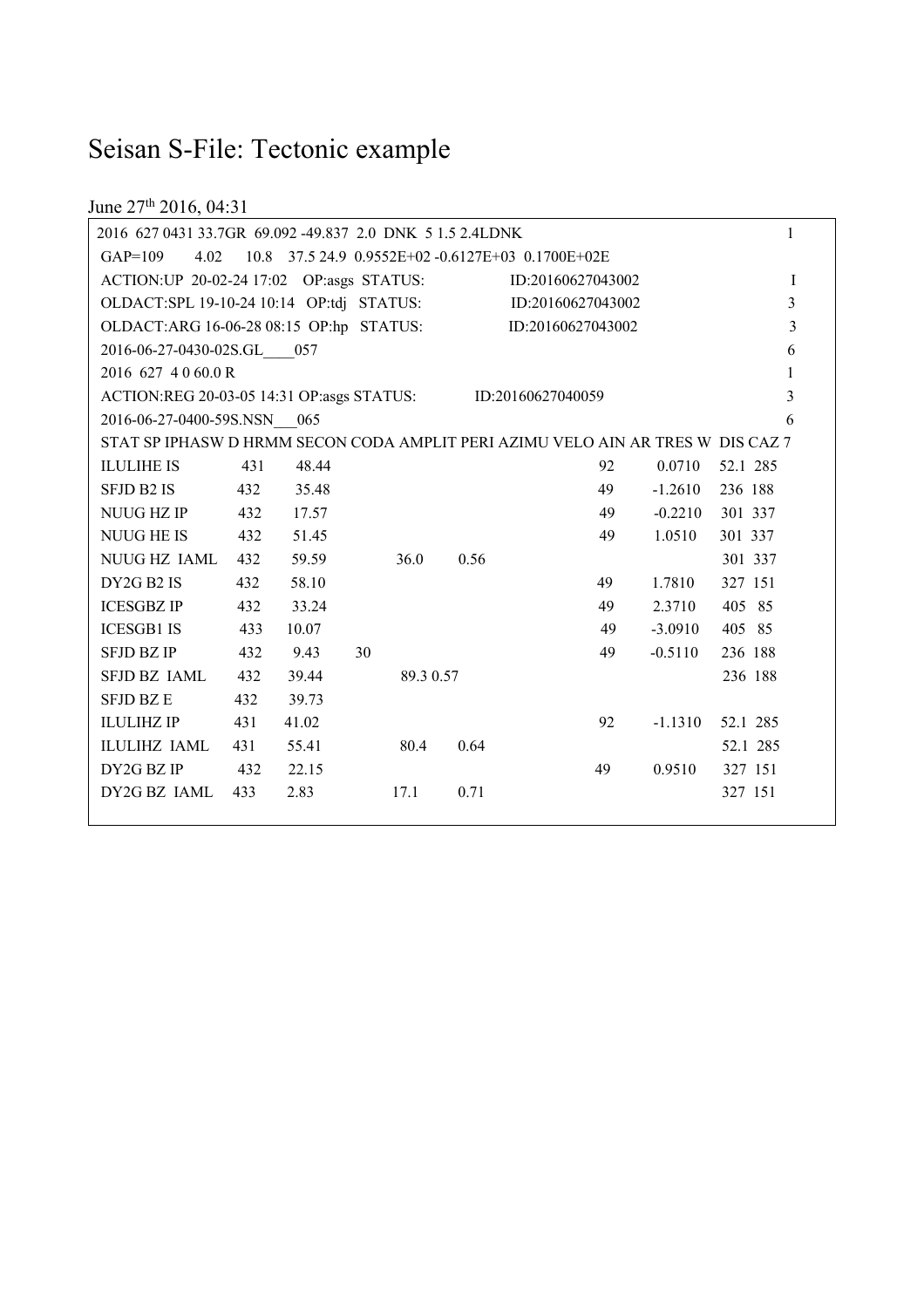|                             |                     |                     |                     | Ali uata            |                            |                     |                     |                                 |                      |                      |                     |                     |                     |                        |                        |                     |                        |                     |                        |                     |                        |                     |                            |                  |                                 |                     |                     |                     |                     |                  |                      |                          |                     |                     |                                 |                          |                        |                     |                                               |
|-----------------------------|---------------------|---------------------|---------------------|---------------------|----------------------------|---------------------|---------------------|---------------------------------|----------------------|----------------------|---------------------|---------------------|---------------------|------------------------|------------------------|---------------------|------------------------|---------------------|------------------------|---------------------|------------------------|---------------------|----------------------------|------------------|---------------------------------|---------------------|---------------------|---------------------|---------------------|------------------|----------------------|--------------------------|---------------------|---------------------|---------------------------------|--------------------------|------------------------|---------------------|-----------------------------------------------|
| 42                          | $\frac{41}{4}$      |                     | 33                  | 38                  | 37                         |                     | 35                  | 34                              | 33                   | 32                   | 31                  | ΟE                  | 29                  | 27                     | 26                     | 25                  | $\frac{24}{4}$         | 23                  | 22                     | 20                  | 19                     | 18                  | $\overline{11}$            | 16               | 15                              | $14\,$              | 13                  | $12\,$              | 11                  | 6                | $\infty$             | $\overline{\phantom{0}}$ |                     | $\sigma$   ທ        | 4                               | $\omega$                 | $\sim$                 |                     |                                               |
| 31-10-2017_08.57            | 21-09-2017<br>10.03 | 13-09-2017<br>02.13 | 31-08-2017<br>21.15 | 29-08-2017<br>08.44 | 13-08-2017<br>11.57        | 10-08-2017<br>09.23 | 09-08-2017<br>09.52 | 01-08-2017<br>$\frac{22.19}{ }$ | 01-08-2017<br>01'21' | 30-06-2017<br>-05.05 | 26-06-2017<br>10.35 | 14-06-2017<br>13.26 | 03-06-2017<br>23.38 | 02-06-2017<br>$-10.06$ | 27-05-2017<br>$-01.25$ | 18-05-2017<br>03.58 | 11-05-2017<br>$-09.38$ | 02-11-2016<br>18.47 | 20-09-2016<br>$-03.34$ | 28-08-2016<br>00.37 | 13-08-2016<br>$-08.34$ | 30-07-2016<br>15.25 | 29-07-2016<br>$-09.12$     | 29-07-2016_08.57 | 26-07-2016<br>$\frac{14.27}{ }$ | 26-07-2016<br>10.18 | 10-07-2016<br>04.36 | 08-07-2016<br>17.13 | 08-07-2016<br>16.33 | 26-06-2016_08.00 | 26-06-2016<br>-07.01 | 26-06-2016<br>-06.50     | 25-06-2016<br>07.15 | 23-06-2016<br>14.34 | 19-05-2016<br>$\frac{08.28}{1}$ | 13-05-2016<br>-06.51     | 13-05-2016<br>$-03.25$ | 29-02-2016<br>17.49 | Date                                          |
| Ep.141                      | 69,091              | 69,214              | 69,082              | 69,399              |                            | E2,921              | 69,111              | 49,044                          | 69,143               | 69,112               | 066'89              | 68,882              | 68,965              | 820'69                 | L <sub>01</sub> '69    | 68,945              | 69,041                 | 69,197              | 69,501                 | 69,025              | 68,983                 | 69,026              | $\frac{68,452}{68,228}$    |                  | 69,954                          | 68,230              | 69,040              | 69,184              | 69,034              | 69,099           | 68,195               | 69,111                   | 69,112              | 68,974              | 69,148                          | 69,010                   | 69,496                 | 420'69              | Latitude                                      |
| -50,140                     | $-50,138$           | $-48,820$           | -50,660             | -49,907             | $-51,347$                  | 096'05-             | -50,044             | -50,241                         | $-50,427$            | $-51,053$            | $-50,314$           | -50,083             | $-50,350$           | 0/205-                 | -49,652                | -50,647             | -50,510                | -50,973             | $-52,602$              | $-50,107$           | $-50,443$              | $-50,169$           | $-52,317$                  | $-51,716$        | $-51,416$                       | -51,399             | $-50,091$           | $-50,789$           | $-50,179$           | $-49,879$        | $-52,271$            | -49,569                  | -50,558             | -50,271             | $-51,080$                       | $-50,280$                | $-52,773$              | -50,316             | Longitude                                     |
| 2,0                         | 2,2                 | 2,1                 | 2,1                 | $\mathbf{z}$<br>⊶   | $\overline{q}$<br>$\omega$ |                     | $\frac{2,3}{2,3}$   | $\frac{2}{3}$                   | 2,0                  | $2,8$                | 1,9                 | 2,3                 | 2,8                 | 2,0                    | 2,1                    | 2,7                 | 2,3                    | $\sim$              | 2,0                    | 1,9                 | 2,4                    | 2,3                 | 2,6                        | 3,2              | 2,0                             | 2,2                 | 2,0                 | 2,5                 | 2,2                 | 2,2              | 2,1                  | 2,8                      | 2,2                 | 2,0                 | 2,0                             | 1,6                      | 2,7                    | 1,9                 | Magnitude<br>(Local)                          |
| 1,80                        | έĪ                  | 2,00                | 1,10                | 1,10                | 1,40                       | 2,10                | 2,10                | 0.50                            | 1,70                 | 0.90                 | 1,20                | 1,10                | 1,20                | 06'0                   | 1,70                   | 0,90                | 0,50                   | 1,50                | 1,30                   | 2,00                | 0,80                   | 1,30                | 1,30                       | 0,10             | 3,10                            | 1,40                | 0,70                | 1,40                | 1,90                | 1,40             | 2,00                 | 1,20                     | 0,70                | 1,20                | 0,80                            |                          | 0,50                   | 1,10                | RMS                                           |
| <u>u</u>   თ                |                     |                     | $\vert$ 4 $\vert$ 4 |                     | $4\pi$ $\sigma$            |                     | $\sim$              | $\overline{\phantom{a}}$        | $\overline{4}$       | $\sigma$             | $\overline{4}$      |                     |                     | <b>N N N N N N N 4</b> |                        |                     |                        |                     |                        | $\rightarrow$       |                        |                     | $\omega$ $\sigma$ $\omega$ |                  |                                 | $\sim$ 0            | <b>u</b>            | G                   |                     | o u              | $\sigma$             | $\overline{\phantom{0}}$ |                     | ഗ∣ത                 | UП.                             | $\overline{\phantom{a}}$ | 4                      | UП                  | calculation<br>used for<br>stations<br>No. of |
| О,ОF                        | 12,10               | О,ОF                | 0,0F                | О,ОF                | 64,10                      | O,OF                | o,of                | 0,0F                            | 0,0F                 | 53,30                | $rac{10}{\sqrt{5}}$ | O,OF                | 0,0F                | 21,30                  | O,OF                   | 0.00                | 4,20                   | 35,10               | О,ОF                   | 0,0F                | 2,80                   | 2,70                | 12,60                      | 31,30            | 0.00                            | 0.00                | 0,0F                | 32,80               | 0,0F                | 0,00             | 0,0F                 | 0,0F                     | 18,00               | 0.00                | 0,0F                            | 8,50                     | 31,60                  | 15,60               | Depth (Km)                                    |
| 26<br>$\mathbf{S}^{\prime}$ |                     |                     | $\frac{18}{15}$     | 9,50                |                            |                     | $\frac{8,30}{2,00}$ |                                 | $\frac{0.00}{0.00}$  |                      | $\circ$<br>ò,       | 00'6                | 00'                 |                        | 25<br>$40^{\circ}$     |                     |                        |                     | 1,50                   | 0.10                |                        |                     |                            |                  |                                 |                     | 7,30                |                     | 30<br>20            |                  | 0.00                 | 0.00                     |                     |                     | 5,30                            |                          |                        |                     | Depth (km)<br>(without<br>Ë                   |
| 06'6                        | 8,80                | 14,30               | 7,60                | 8,00                | 15,70                      | 11,30               | 10,00               | 3,90                            | 14,00                | 13,30                | 8,30                | 7,10                | 6,60                | 6,70                   | 10,70                  | 6,50                | 4,80                   | 15,40               | 8,70                   | 14,70               | 5,80                   | 9,30                | 8,00                       | 1,40             | 18,40                           | 7,90                | 4,60                | 9,70                | 12,10               | 10,00            | 10,10                | 7,60                     | 5,70                | 14,10               | 3,10                            | 13,70                    | 7,60                   | 7,80                | lat. error<br>$\widetilde{\mathbf{g}}$        |
| 28,30                       | 35,60               | 48,40               | 36,60               | 28,40               | 80,00                      | 57,70               | 29,60               | 10,40                           | 27,80                | 46,70                | 22,50               | 20,30               | 23,00               | 28,40                  | 38,50                  | 28,10               | 17,50                  | 85,60               | 36,20                  | 34,30               | 23,60                  | 34,60               | 59,70                      | 14,20            | 108,20                          | 58,40               | 12,40               | 40,60               | 32,40               | 34,30            | 58,30                | 18,60                    | 21,60               | 44,10               | 16,80                           | 43,60                    | 25,00                  | 31,40               | (rm)                                          |
| $\blacksquare$              | 16,50               |                     |                     |                     | 21,50                      |                     |                     |                                 |                      | 19,60                |                     |                     |                     | 616                    |                        | 15,30               | 12,40                  | 15,30               | $\mathbf{I}$           |                     | 13,10                  | 21,20               | $\frac{15,30}{15,30}$      | 5,50             | 41,00                           | 17,80               |                     | 616                 |                     | 23,70            |                      |                          | 8,30                | 40,80               |                                 | 32,40                    | 5,70                   | 13,40               | long. Error Depth error<br>$\overline{m}$     |
| Glacial                     | ectonic             | Glacial             | Glacial             | Glacial             | Tectonic                   | Glacial             | Glacial             | Glacial                         | Glacial              | ectonic              | Glacial             | Glacial             | Glacial             | Tectonic               | Glacial                | <b>Tectonic</b>     | <b>Tectonic</b>        | <b>Tectonic</b>     | Glacial                | Glacial             | Tectonic               | <b>Tectonic</b>     | <b>Tectonic</b>            | <b>Tectonic</b>  | ectonic                         | <b>Tectonic</b>     | Glacial             | Tectonic            | Glacial             | <b>Tectonic</b>  | Glacial              | Glacial                  | <b>Tectonic</b>     | Tectonic            | Glacial                         | Tectonic                 | <b>Tectonic</b>        | Tectonic            | <b>Type</b>                                   |

#### **All data**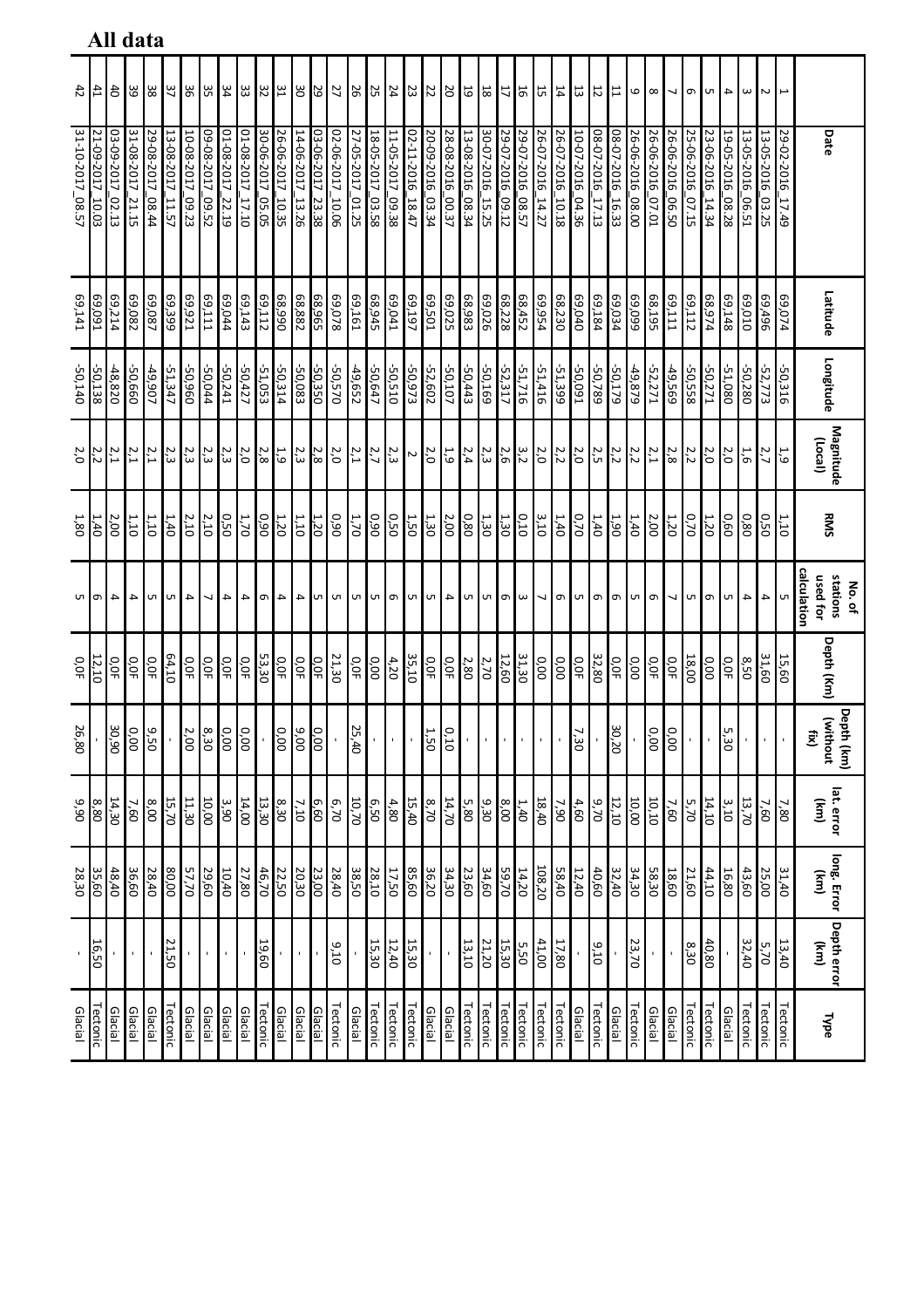|                     |                |                                               | S Z 9            | 585                 | 595                    | 285                 | 21S              | 50T                    | G)                  | 99                       | G5                     | 54               | ස                | С1                  | 8                      | 59                     | 57                  | 55                     | 54               | ပ္ထ                      | 212                 |                     | 8                      | 6 <sub>0</sub>      | $48\,$              | 47                  | $46\,$           | $45\,$           | $\ddagger$             | $\ddot{3}$       |
|---------------------|----------------|-----------------------------------------------|------------------|---------------------|------------------------|---------------------|------------------|------------------------|---------------------|--------------------------|------------------------|------------------|------------------|---------------------|------------------------|------------------------|---------------------|------------------------|------------------|--------------------------|---------------------|---------------------|------------------------|---------------------|---------------------|---------------------|------------------|------------------|------------------------|------------------|
| Standard afvigelse: | Average:       | Dato                                          | 23-08-2018_03.17 | 14-08-2018<br>12.23 | 28-07-2018<br>$-03.45$ | 03-06-2017<br>23.06 | 30-08-2016_09.08 | 27-06-2016<br>$-04.31$ | 16-12-2018<br>14.05 | 15-10-2018<br>$-01.18$   | 12-10-2018<br>$-03.04$ | 29-08-2018 08.30 | 28-08-2018_04.24 | 22-08-2018<br>14.26 | 22-08-2018<br>$-64.03$ | 21-08-2018<br>$-02.07$ | 10-08-2018<br>10.28 | 26-07-2018<br>$-03.51$ | 21-07-2018_01.33 | 02-07-2018<br>10.07      | 14-06-2018<br>12.58 | 13-06-2018<br>03.09 | 28-05-2018<br>$-05.42$ | 22-05-2018<br>21.45 | 10-02-2018<br>02.15 | 25-01-2018<br>18.00 | 17-01-2018_02.55 | 17-01-2018 02.55 | 10-11-2017<br>$-10.16$ | 02-11-2017_07.49 |
|                     |                | Latitude                                      | 881'69           | LTT'69              | 68,254                 | LT'69               | 68,264           | 69,092                 | 69,205              | 69,041                   | 69,221                 | 69,154           | E8,952           | <b>69,107</b>       | 69,091                 | 69,054                 | 69,089              | 69,123                 | 805'89           | 961'69                   | E6'89               | 68,070              | 69,108                 | 69,042              | <b>70,056</b>       | 69,148              | 69,160           | 601'69           | 69,270                 | 69,111           |
|                     |                | Longitude                                     | 49,508           | 50,053              | -51,526                | -49,981             | $-51,082$        | $-49,837$              | 056'6t              | -50,899                  | $-49,722$              | -50,701          | -50,360          | $-50,292$           | -50,627                | 926'05-                | $-50,341$           | -50,380                | -50,832          | $-49,252$                | -50,478             | $-51,961$           | -50,334                | -51,014             | $-51,475$           | -50,366             | -48,911          | $-48,887$        | $-51,161$              | $-50,476$        |
| 0,32                | 22             | My average<br>magnitude                       | 2,2              | 2,3                 | 3,O                    | 2,2                 | 2,9              | 2,4                    | 1,8                 | 2,3                      | 2,00                   | 1,6              | 2,1              | 2,3                 | 2,4                    | 2,5                    | 2,3                 | 2,80                   | 2,3              | 2,4                      | 2,1                 | 2,1                 | 1,9                    | 2,1                 | 1,9                 | 1,9                 | 2,3              | 2,3              | 2,2                    | 2,0              |
| <b>0,55</b>         | 1,36           | RMS                                           | <b>1,50</b>      | 1,40                | 1,40                   | 1,40                | 2,80             | 1,50                   | 06'0                | 1,70                     | 1,30                   | 0.90             | 1,40             | 1,20                | 1,40                   | 1,40                   | 1,30                | 1,60                   | 0,70             | 1,80                     | 1,00                | 1,00                | 1,40                   | 1,40                | 1,80                | 2,10                | 2,80             | 1,10             | 1,10                   | 1,60             |
|                     | Uп<br>73880597 | calculation<br>stations<br>used for<br>No. of | $\sigma$         | ┙                   | UП.                    | 4                   | G                | UT                     | UП                  | $\overline{\phantom{0}}$ | Iсп                    | 4                |                  | ത   ഗ∣              | Uл                     | $\infty$               | ┙                   | G                      | UT.              | $\overline{\phantom{a}}$ |                     | u u                 | Uл                     | $\sigma$            |                     | ஶ                   | Ō                | $\omega$         | UП                     | UЛ               |
| 28,90               | 22,24          | Depth (Km)                                    | О,ОF             | О,ОF                | 27,70                  | о,<br>Я             | 0.00             | 2,60                   | 11,10               | О,ОF                     | 8,10                   | О,ОF             | О,ОF             | 0.00                | 0.00                   | 0.00                   | 18,80               | О,ОF                   | О, ОF            | O,OF                     | O,OF                | 103,50              | О,ОF                   | О, О                | О,ОF                | 19,80               | 93,30            | 02,70            | 25,70                  | O,OF             |
| 15,12               | 11,45          | Depth (km)<br>(without<br>£                   | 21,50            | 11,60               |                        | 45,40               |                  |                        |                     | 0.00                     |                        | 0.00             | 28,40            |                     | ٠                      |                        |                     | 5,30                   | 58,40            | 21,00                    | 2,90                |                     | 0.00                   | 27,00               | 0.00                |                     |                  |                  |                        | 0.00             |
|                     | 9,59           |                                               | 00'6             | 09'9                | 13,40                  | 11,30               | 15,10            | 10,80                  | 7,10                | 7,30                     | 10,10                  | 5,00             | 9,20             | 7,90                | 9,20                   | 7,90                   | 8,10                | 8,40                   | 15,00            | 10,40                    | 5,30                | 12,80               | 7,00                   | 7,30                | 8,90                | 14,70               | 20,90            | 12,10            | 6,00                   | 10,50            |
|                     | 41, 13         |                                               | 51,10            | 23,70               | 81,80                  | 21,00               | 102,70           | 37,50                  | 36,60               | 23,50                    | 60,80                  | 24,80            | 43,30            | 34,70               | 42,20                  | 35,90                  | 34,40               | 38,70                  | 44,70            | 60,00                    | 24,90               | 49,20               | 32,30                  | 35,30               | 54,50               | 59,70               | 06'S8            | 89,60            | 37,60                  | 47,30            |
|                     | 22,37          |                                               |                  |                     | 22,00                  |                     | 36,90            | 24,90                  | 15,20               |                          | 24,10                  |                  |                  | 18,40               | 21,40                  | 21,30                  | 17,30               |                        |                  |                          |                     | 48,70               |                        |                     |                     | 22,60               | 79,80            | 44,60            | 0'20                   |                  |
|                     |                | Type?                                         | Glacial          | Glacial             | Tectonic               | Glacial             | Tectonic         | Tectonic               | Tectonic            | Glacial                  | <b>Tectonic</b>        | Glacial          | Glacial          | <b>Tectonic</b>     | <b>Tectonic</b>        | Tectonic               | <b>Tectonic</b>     | Glacial                | Glacial          | Glacial                  | Glacial             | <b>Tectonic</b>     | Glacial                | Glacial             | Glacial             | <b>Tectonic</b>     | Tectonic         | <b>Tectonic</b>  | Tectonic               | Glacial          |

Standard afvigelse:

0,32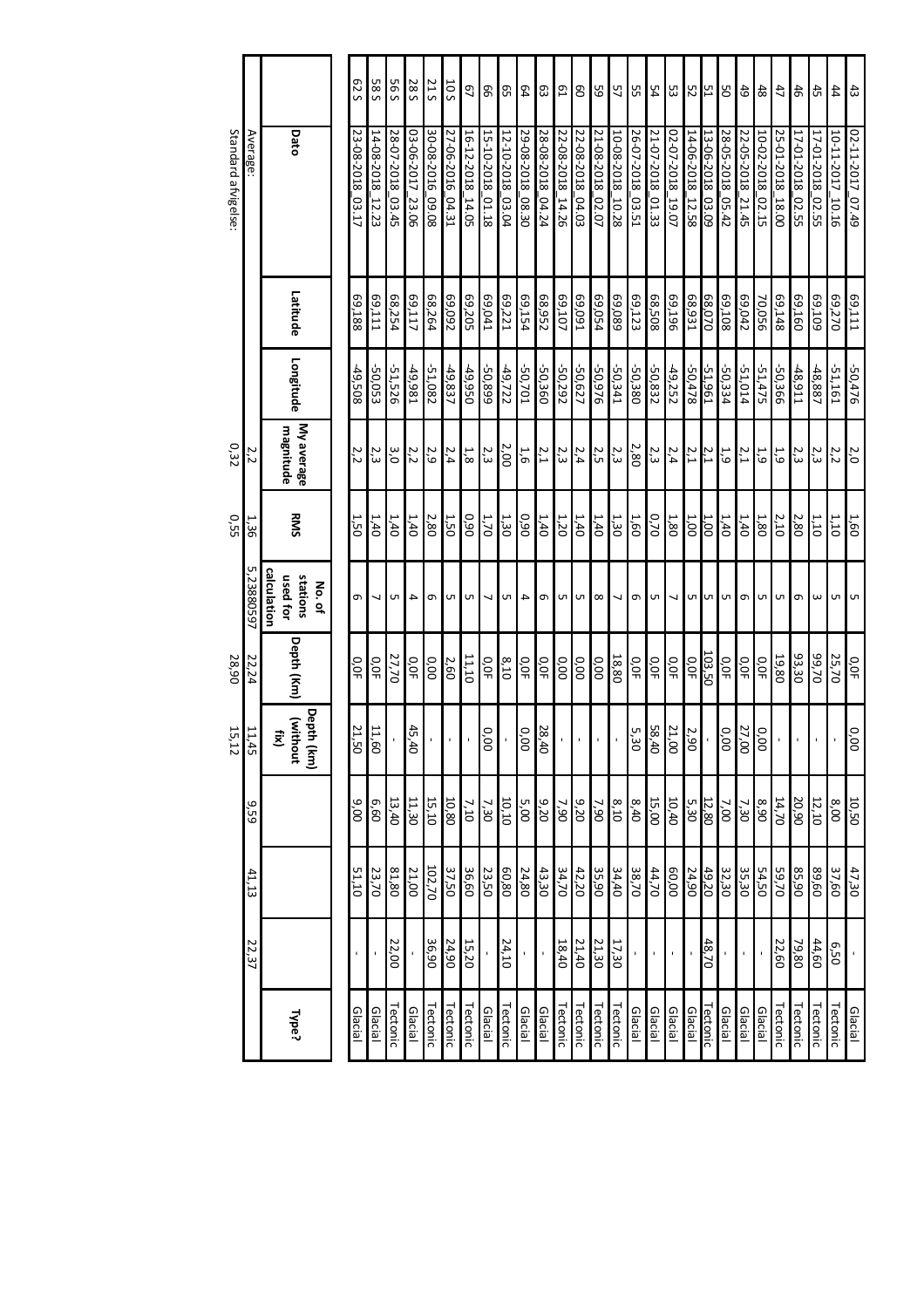

 $\circ$  $\overline{\phantom{0}}$  $\overline{z}$  $\omega$  $\overline{4}$  $\circ$ 6  $\overline{\phantom{a}}$ 

 $\overline{1}$ ۰

Jan

Feb

Mar

Apr

May

|                     |                                                                                         |                                                                                                 | $\overline{c}$             | $\frac{34}{1}$          | $\frac{33}{2}$ |         | $\overline{5}$ | ISUM: |         | 14      | 16 SUN:    |         |         | <b>SUM:</b>       |
|---------------------|-----------------------------------------------------------------------------------------|-------------------------------------------------------------------------------------------------|----------------------------|-------------------------|----------------|---------|----------------|-------|---------|---------|------------|---------|---------|-------------------|
| 0,33                |                                                                                         |                                                                                                 |                            |                         |                |         |                | Dec   |         |         | Dec        |         |         | Dec               |
| 1,00                |                                                                                         |                                                                                                 |                            |                         |                |         |                | Š     |         |         | Šδ         |         |         | Κó                |
| 1,00                |                                                                                         |                                                                                                 |                            |                         |                |         |                | ဥ     |         |         | Оct        |         |         |                   |
| 1,00                | 1 0 0 0 1 1 1 1 1 1 0 0 0<br>0 3 3 0 0 3 3 3 3 3 3 3 3 5 9<br>0 3 9 0 3 3 3 3 3 3 5 6 9 | 0 0 0 0 0 1 2 1 3 1 9 0 0 0 0<br>0 3 3 0 0 3 3 3 3 6 6 6 6 7 8 9<br>0 3 3 9 9 3 3 3 6 7 6 7 8 9 |                            |                         |                |         |                | Sep   |         |         | Sep        |         |         | Aug<br>Sep<br>Oct |
|                     |                                                                                         |                                                                                                 | $^{\circ}$                 |                         |                |         |                | Aug   |         |         | Aug        |         |         |                   |
| $\frac{4,00}{6,00}$ |                                                                                         |                                                                                                 |                            |                         |                |         |                | $\Xi$ |         |         | Ξ          |         |         | Ξ                 |
| 4,67                |                                                                                         |                                                                                                 | 14                         |                         |                |         |                | Ξ     |         |         | Jun        |         |         | Jun               |
|                     |                                                                                         |                                                                                                 |                            |                         |                |         |                | Nay   |         |         | Nay        |         |         | NeW               |
| $\frac{0,00}{2,67}$ |                                                                                         |                                                                                                 |                            |                         |                |         |                | Apr   |         |         | Apr        |         |         | Apr               |
| 0,00                |                                                                                         |                                                                                                 |                            |                         |                |         |                | Mar   |         |         | <b>Nar</b> |         |         | Mar               |
| 0.67                |                                                                                         |                                                                                                 |                            |                         |                |         |                | 공     |         |         | 공          |         |         | 공                 |
| 1,00                |                                                                                         |                                                                                                 |                            |                         |                |         |                | pan   |         |         | Jan        |         |         | uer               |
|                     | Tectonic                                                                                | Glacial                                                                                         | <b>Total</b>               | ectonic                 | Glacial        | ectonic | Glacial        | Montr | ectonic | Glacial |            | Tectoni | Glacial | Montl             |
|                     | Average per year (2016-2018)                                                            |                                                                                                 | $16-20$<br>$\frac{18}{18}$ | ctal in the period (20: |                |         | 2018           |       |         | 2017    |            |         | 2016    |                   |

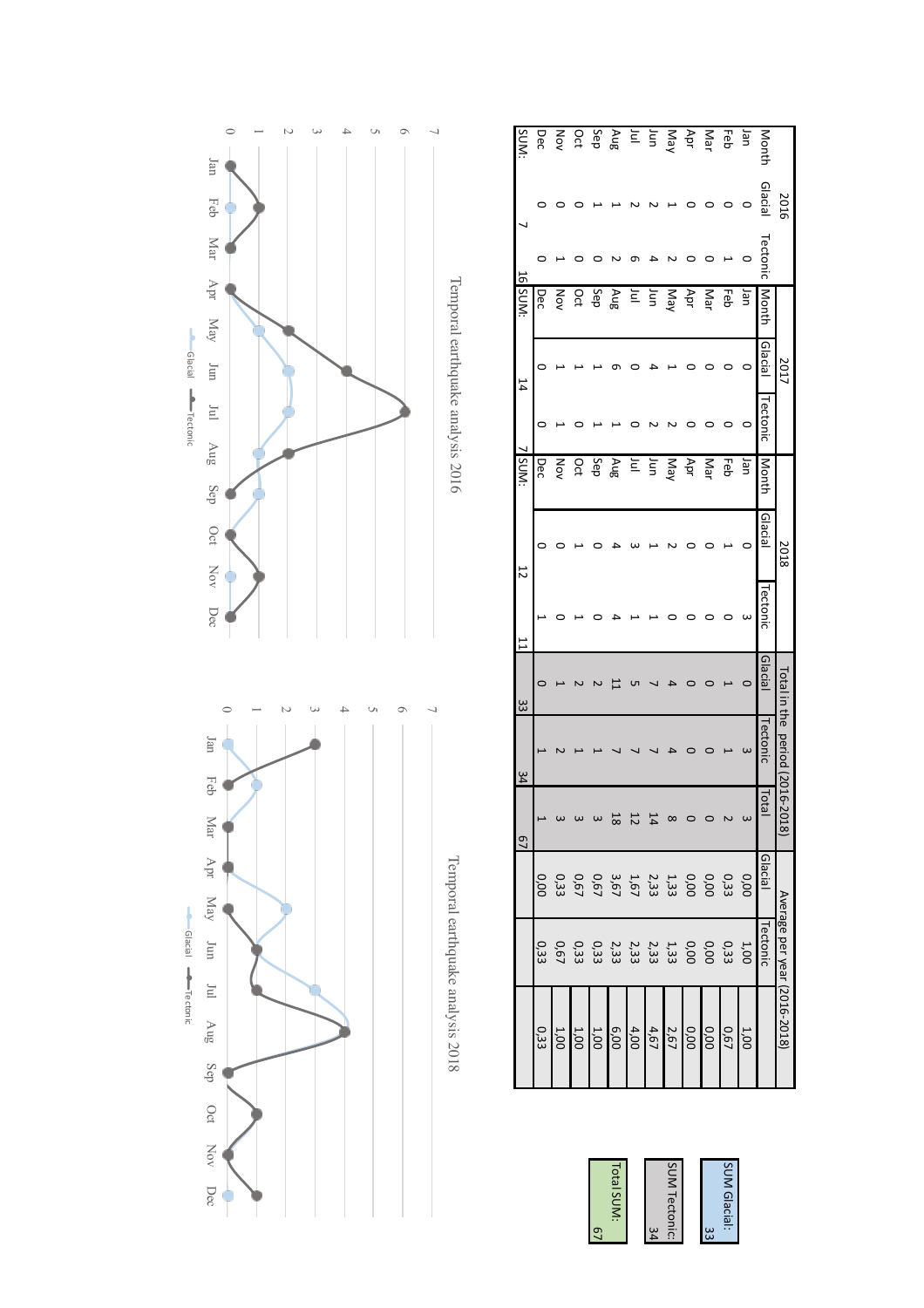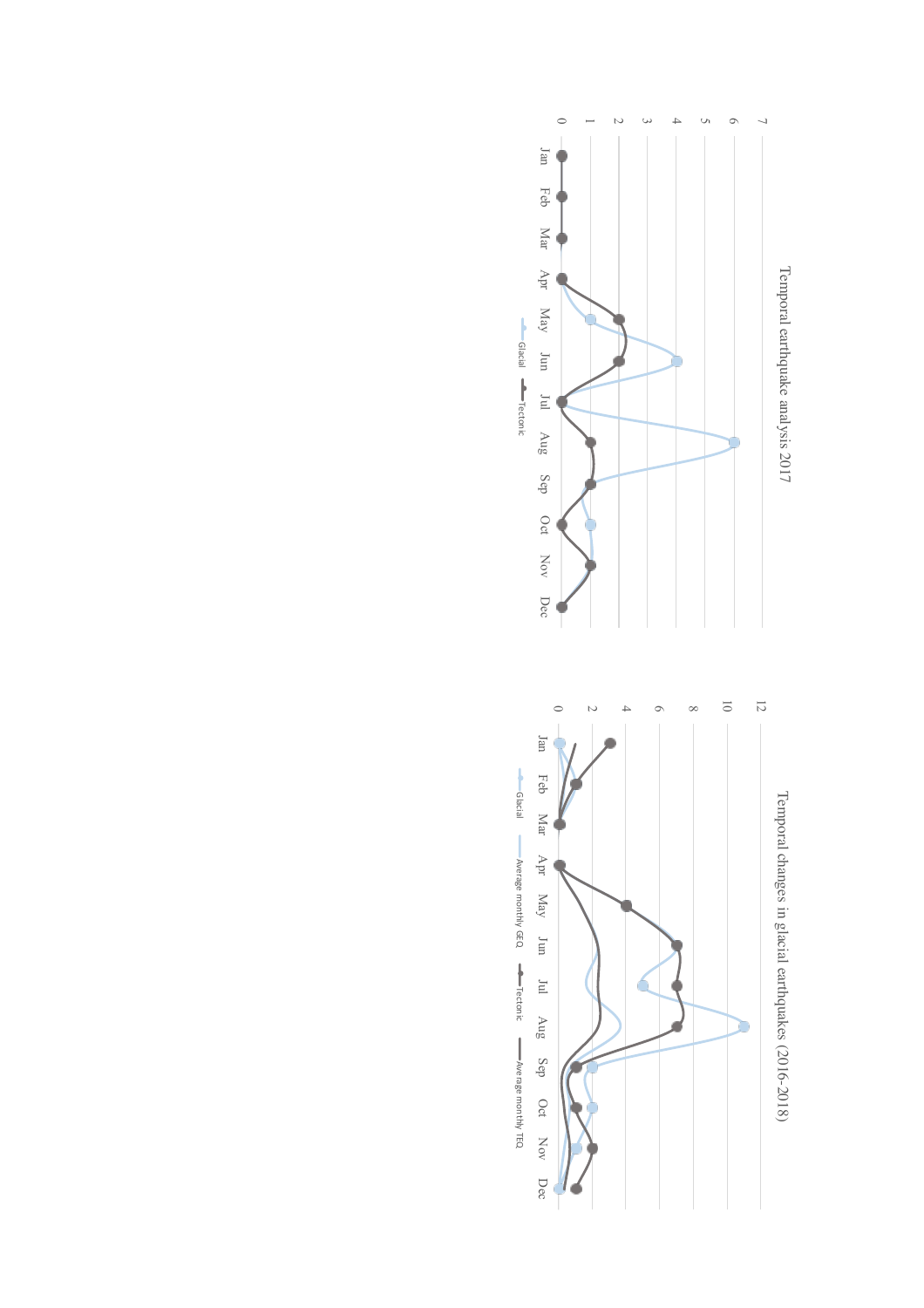| <b>GLACIAL</b> | Depth (km)<br>(without<br>fix) | <b>TECTONIC</b> | Depth (K |
|----------------|--------------------------------|-----------------|----------|
| 4              | 5                              | $\mathbf 1$     | 15,6     |
| 7              | $\mathbf 0$                    | $\overline{2}$  | 31,6     |
| 8              | 0                              | 3               | 8,5      |
| 11             | 30                             | 5               | 0,0      |
| 13             | $\overline{7}$                 | 6               | 18,0     |
| 20             | 0                              | 9               | 0,0      |
| 22             | $\overline{2}$                 | 10 S            | 2,6      |
| 26             | 25                             | 12              | 32,8     |
| 28 S           | 45                             | 14              | 0,0      |
| 29             | 0                              | 15              | 0,0      |
| 30             | 9                              | 16              | 31,3     |
| 31             | 0                              | 17              | 12,6     |
| 33             | 0                              | 18              | 2,7      |
| 34             | 0                              | 19              | 2,8      |
| 35             | 8                              | 21 <sub>S</sub> | 0,0      |
| 36             | $\overline{2}$                 | 23              | 35,1     |
| 38             | 10                             | 24              | 4,2      |
| 39             | 0                              | 25              | 0,0      |
| 40             | 31                             | 27              | 21,3     |
| 42             | 27                             | 32              | 53,3     |
| 43             | 0                              | 37              | 64,1     |
| 48             | $\mathbf 0$                    | 41              | 12,1     |
| 49             | 27                             | 44              | 25,7     |
| 50             | 0                              | 45              | 99,7     |
| 52             | 3                              | 46              | 93,3     |
| 53             | 21                             | 47              | 19,8     |
| 54             | 58                             | 51              | 103,5    |
| 55             | 5                              | 56 S            | 27,7     |
| 58 S           | 12                             | 57              | 18,8     |
| 62 S           | 22                             | 59              | 0,0      |
| 63             | 28                             | 60              | 0,0      |
| 64             | 0                              | 61              | 0,0      |
| 66             | 0                              | 65              | 8,1      |
| Average:       | 11,45                          | 67              | 11,1     |
| Std. afv.      | 15,12                          | Average:        |          |

| <b>ACIAL</b>   | Depth (km)<br>(without<br>fix) | <b>TECTONIC</b> | Depth (Km) |
|----------------|--------------------------------|-----------------|------------|
| 4              | 5                              | 1               | 15,6       |
| $\overline{7}$ | 0                              | $\overline{2}$  | 31,6       |
| 8              | 0                              | 3               | 8,5        |
| 11             | 30                             | 5               | 0,0        |
| 13             | 7                              | 6               | 18,0       |
| 20             | 0                              | 9               | 0,0        |
| 22             | 2                              | 10 <sub>S</sub> | 2,6        |
| 26             | 25                             | 12              | 32,8       |
| 28 S           | 45                             | 14              | 0,0        |
| 29             | 0                              | 15              | 0,0        |
| 30             | 9                              | 16              | 31,3       |
| 31             | 0                              | 17              | 12,6       |
| 33             | 0                              | 18              | 2,7        |
| 34             | 0                              | 19              | 2,8        |
| 35             | 8                              | 21 S            | 0,0        |
| 36             | $\overline{2}$                 | 23              | 35,1       |
| 38             | 10                             | 24              | 4,2        |
| 39             | 0                              | 25              | 0,0        |
| 40             | 31                             | 27              | 21,3       |
| 42             | 27                             | 32              | 53,3       |
| 43             | 0                              | 37              | 64,1       |
| 48             | $\pmb{0}$                      | 41              | 12,1       |
| 49             | 27                             | 44              | 25,7       |
| 50             | 0                              | 45              | 99,7       |
| 52             | 3                              | 46              | 93,3       |
| 53             | 21                             | 47              | 19,8       |
| 54             | 58                             | 51              | 103,5      |
| 55             | 5                              | 56 S            | 27,7       |
| 58 S           | 12                             | 57              | 18,8       |
| 62 S           | 22                             | 59              | 0,0        |
| 63             | 28                             | 60              | 0,0        |
| 64             | 0                              | 61              | 0,0        |
| 66             | 0                              | 65              | 8,1        |
| Average:       | 11,45                          | 67              | 11,1       |
| Std. afv.      | 15,12                          | Average:        | 22,24      |
|                |                                | Std. afv:       | 28,90      |

### **Depth comparison**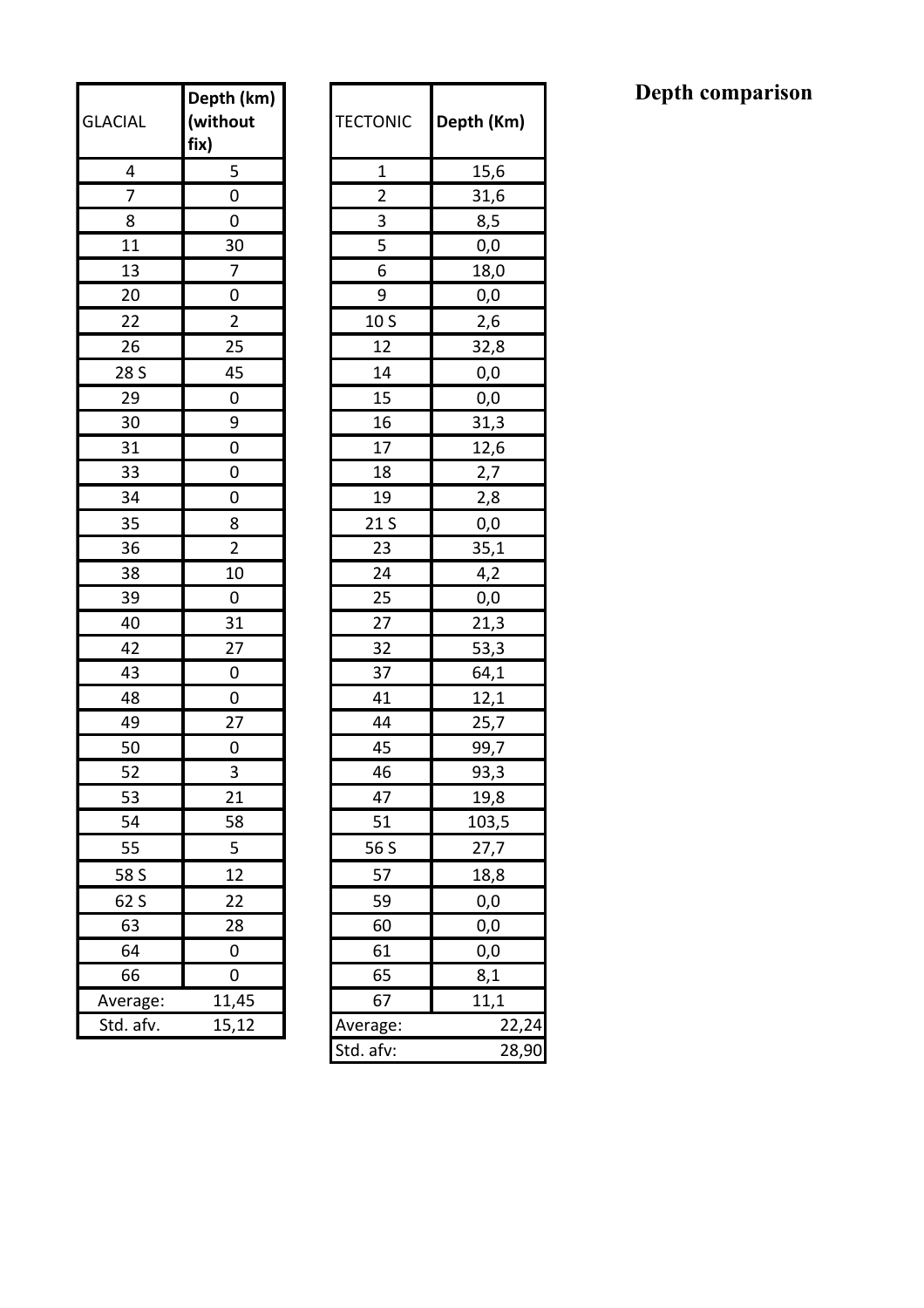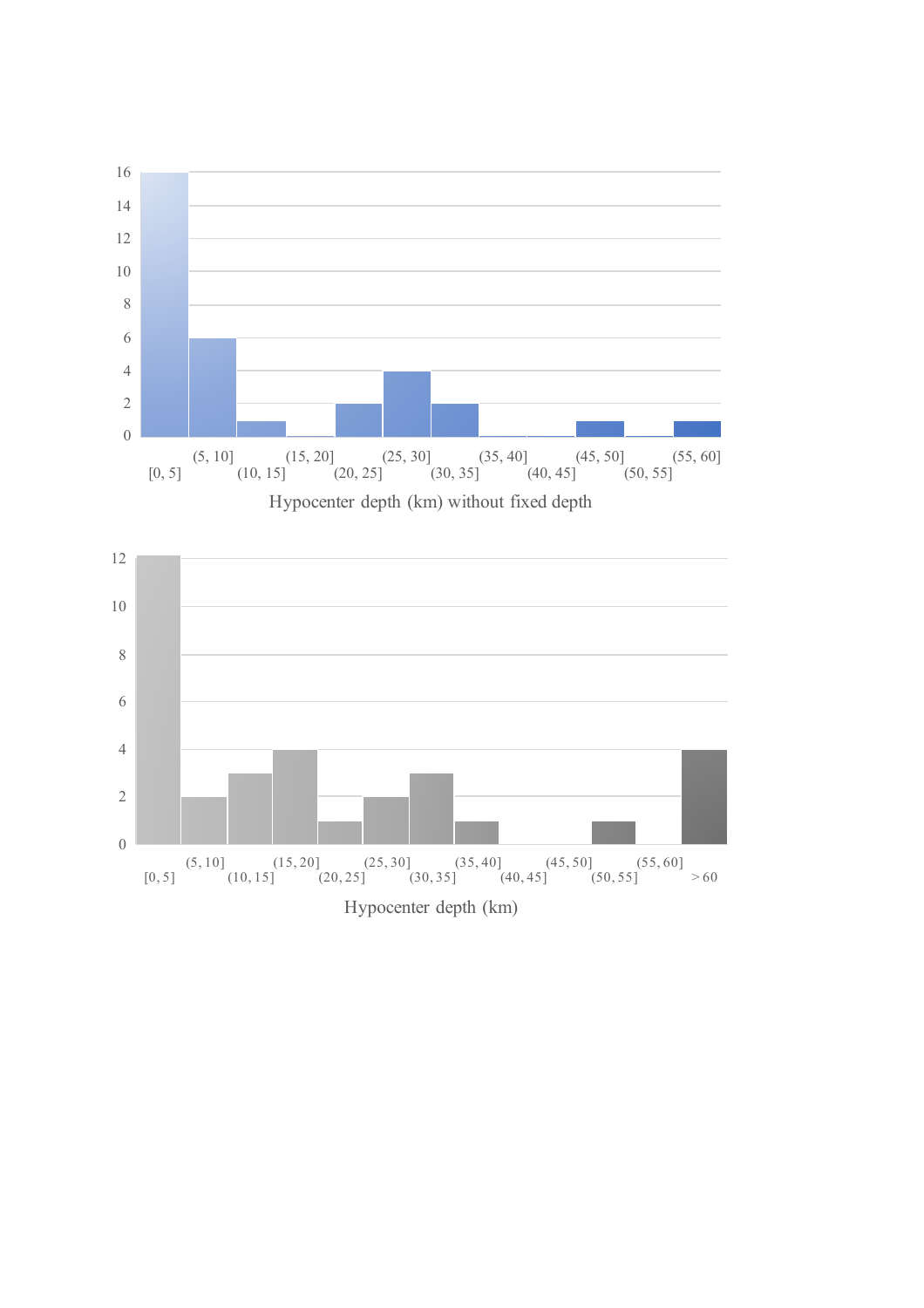#### **Glacial only**

|         | Date             | Latitude | Longitude | Magnitude<br>(Local) | Distance fra<br>GEUS (km) | <b>RMS</b> |
|---------|------------------|----------|-----------|----------------------|---------------------------|------------|
| 4       | 19-05-2016 08.28 | 69,148   | $-51,080$ | 2,0                  | 26                        | 0,60       |
| 7       | 26-06-2016 06.50 | 69,111   | $-49,569$ | 2,8                  | 88                        | 1,20       |
| 8       | 26-06-2016 07.01 | 68,195   | $-52,271$ | 2,1                  | 121                       | 2,00       |
| 11      | 08-07-2016 16.33 | 69,034   | $-50,179$ | 2,2                  | 6,0                       | 1,90       |
| 13      | 10-07-2016 04.36 | 69,040   | $-50,091$ | 2,0                  | 22                        | 0,70       |
| 20      | 28-08-2016_00.37 | 69,025   | $-50,107$ | 1,9                  | 3,5                       | 2,00       |
| 22      | 20-09-2016 03.34 | 69,501   | $-52,602$ | 2,0                  | 85                        | 1,30       |
| 26      | 27-05-2017 01.25 | 69,161   | $-49,652$ | 2,1                  | 103                       | 1,70       |
| 29      | 03-06-2017_23.38 | 68,965   | $-50,350$ | 2,8                  | 33                        | 1,20       |
| 30      | 14-06-2017 13.26 | 68,882   | $-50,083$ | 2,3                  | 25                        | 1,10       |
| 31      | 26-06-2017 10.35 | 68,990   | $-50,314$ | 1,9                  | 4,8                       | 1,20       |
| 33      | 01-08-2017_17.10 | 69,143   | $-50,427$ | 2,0                  | 28                        | 1,70       |
| 34      | 01-08-2017 22.19 | 69,044   | $-50,241$ | 2,3                  | 31                        | 0,50       |
| 35      | 09-08-2017 09.52 | 69,111   | $-50,044$ | 2,3                  | 35                        | 2,10       |
| 36      | 10-08-2017_09.23 | 69,921   | $-50,960$ | 2,3                  | 26                        | 2,10       |
| 38      | 29-08-2017 08.44 | 69,087   | $-49,907$ | 2,1                  | 27                        | 1,10       |
| 39      | 31-08-2017 21.15 | 69,082   | $-50,660$ | 2,1                  | 38                        | 1,10       |
| 40      | 03-09-2017_02.13 | 69,214   | $-48,820$ | 2,1                  | 130                       | 2,00       |
| 42      | 31-10-2017 08.57 | 69,141   | $-50,140$ | 2,0                  | 20                        | 1,80       |
| 43      | 02-11-2017 07.49 | 69,111   | $-50,476$ | 2,0                  | 30                        | 1,60       |
| 48      | 10-02-2018 02.15 | 70,056   | $-51,475$ | 1,9                  | 41                        | 1,80       |
| 49      | 22-05-2018 21.45 | 69,042   | $-51,014$ | 2,1                  | 26                        | 1,40       |
| 50      | 28-05-2018 05.42 | 69,108   | $-50,334$ | 1,9                  | 25                        | 1,40       |
| 52      | 14-06-2018 12.58 | 68,931   | $-50,478$ | 2,1                  | 59                        | 1,00       |
| 53      | 02-07-2018_19.07 | 69,196   | $-49,252$ | 2,4                  | 46                        | 1,80       |
| 54      | 21-07-2018 01.33 | 68,508   | $-50,832$ | 2,3                  | 72                        | 0,70       |
| 55      | 26-07-2018_03.51 | 69,123   | -50,380   | 2,8                  | 115                       | 1,60       |
| 63      | 28-08-2018 04.24 | 68,952   | $-50,360$ | 2,1                  | 44                        | 1,40       |
| 64      | 29-08-2018_08.30 | 69,154   | $-50,701$ | 1,6                  | 12                        | 0,90       |
| 66      | 15-10-2018_01.18 | 69,041   | -50,899   | 2,3                  | 28                        | 1,70       |
| 28 S    | 03-06-2017 23.06 | 69,117   | $-49,981$ | 2,2                  | 30                        | 1,40       |
| 58 S    | 14-08-2018 12.23 | 69,111   | $-50,053$ | 2,3                  | 13                        | 1,40       |
| 62 S    | 23-08-2018 03.17 | 69,188   | $-49,508$ | 2,2                  | 13                        | 1,50       |
| Average |                  |          |           | 2,14                 |                           |            |

Standardavg.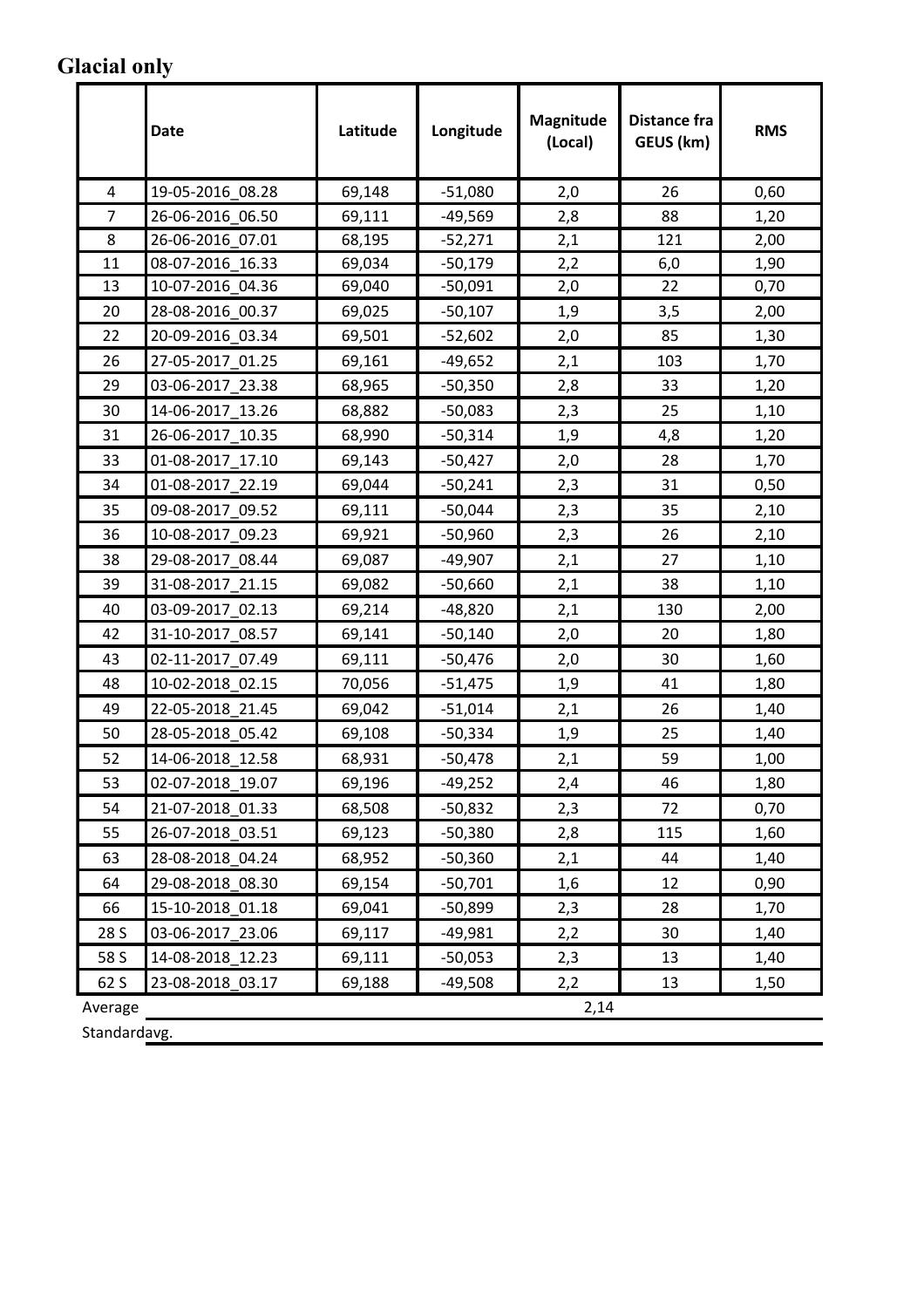| No. of<br>stations used<br>for<br>calculation | Depth (Km) | Depth (km)<br>(without fix) | lat. error<br>(km) | long. Error<br>(km) | Depth error<br>(km)      | Type?   |
|-----------------------------------------------|------------|-----------------------------|--------------------|---------------------|--------------------------|---------|
| 5                                             | 0,0F       | 5,30                        | 3,10               | 16,80               |                          | Glacial |
| $\overline{7}$                                | 0,0F       | 0,00                        | 7,60               | 18,60               |                          | Glacial |
| 6                                             | 0,0F       | 0,00                        | 10,10              | 58,30               |                          | Glacial |
| 6                                             | 0,0F       | 30,20                       | 12,10              | 32,40               |                          | Glacial |
| 5                                             | 0,0F       | 7,30                        | 4,60               | 12,40               |                          | Glacial |
| $\pmb{4}$                                     | 0,0F       | 0,10                        | 14,70              | 34,30               | $\overline{\phantom{a}}$ | Glacial |
| 5                                             | 0,0F       | 1,50                        | 8,70               | 36,20               |                          | Glacial |
| 5                                             | 0,0F       | 25,40                       | 10,70              | 38,50               |                          | Glacial |
| 5                                             | 0,0F       | 0,00                        | 6,60               | 23,00               | $\overline{\phantom{a}}$ | Glacial |
| 4                                             | 0,0F       | 9,00                        | 7,10               | 20,30               |                          | Glacial |
| 4                                             | 0,0F       | 0,00                        | 8,30               | 22,50               |                          | Glacial |
| 4                                             | 0,0F       | 0,00                        | 14,00              | 27,80               | $\overline{\phantom{a}}$ | Glacial |
| $\overline{\mathbf{4}}$                       | 0,0F       | 0,00                        | 3,90               | 10,40               |                          | Glacial |
| $\overline{7}$                                | 0,0F       | 8,30                        | 10,00              | 29,60               |                          | Glacial |
| $\pmb{4}$                                     | 0,0F       | 2,00                        | 11,30              | 57,70               | $\overline{\phantom{a}}$ | Glacial |
| 5                                             | 0,0F       | 9,50                        | 8,00               | 28,40               |                          | Glacial |
| 4                                             | 0,0F       | 0,00                        | 7,60               | 36,60               |                          | Glacial |
| 4                                             | 0,0F       | 30,90                       | 14,30              | 48,40               | $\overline{\phantom{a}}$ | Glacial |
| 5                                             | 0,0F       | 26,80                       | 9,90               | 28,30               |                          | Glacial |
| 5                                             | 0,0F       | 0,00                        | 10,50              | 47,30               |                          | Glacial |
| 5                                             | 0,0F       | 0,00                        | 8,90               | 54,50               | $\overline{\phantom{a}}$ | Glacial |
| 6                                             | 0,0F       | 27,00                       | 7,30               | 35,30               |                          | Glacial |
| 5                                             | 0,0F       | 0,00                        | 7,00               | 32,30               |                          | Glacial |
| 5                                             | 0,0F       | 2,90                        | 5,30               | 24,90               | $\overline{\phantom{a}}$ | Glacial |
| 7                                             | 0,0F       | 21,00                       | 10,40              | 60,00               |                          | Glacial |
| 5                                             | 0,0F       | 58,40                       | 15,00              | 44,70               |                          | Glacial |
| 6                                             | 0,0F       | 5,30                        | 8,40               | 38,70               | $\qquad \qquad -$        | Glacial |
| 6                                             | 0,0F       | 28,40                       | 9,20               | 43,30               |                          | Glacial |
| 4                                             | 0,0F       | 0,00                        | 5,00               | 24,80               |                          | Glacial |
| $\overline{7}$                                | 0,0F       | 0,00                        | 7,30               | 23,50               | $\qquad \qquad -$        | Glacial |
| 4                                             | 0,0F       | 45,40                       | 11,30              | 21,00               | $\overline{\phantom{a}}$ | Glacial |
| $\overline{7}$                                | 0,0F       | 11,60                       | 6,60               | 23,70               |                          | Glacial |
| 6                                             | 0,0F       | 21,50                       | 9,00               | 51,10               | $\overline{\phantom{a}}$ | Glacial |
|                                               |            | 11,45                       | 8,90               | 33,50               |                          |         |
|                                               |            | 15,1186789                  |                    |                     |                          |         |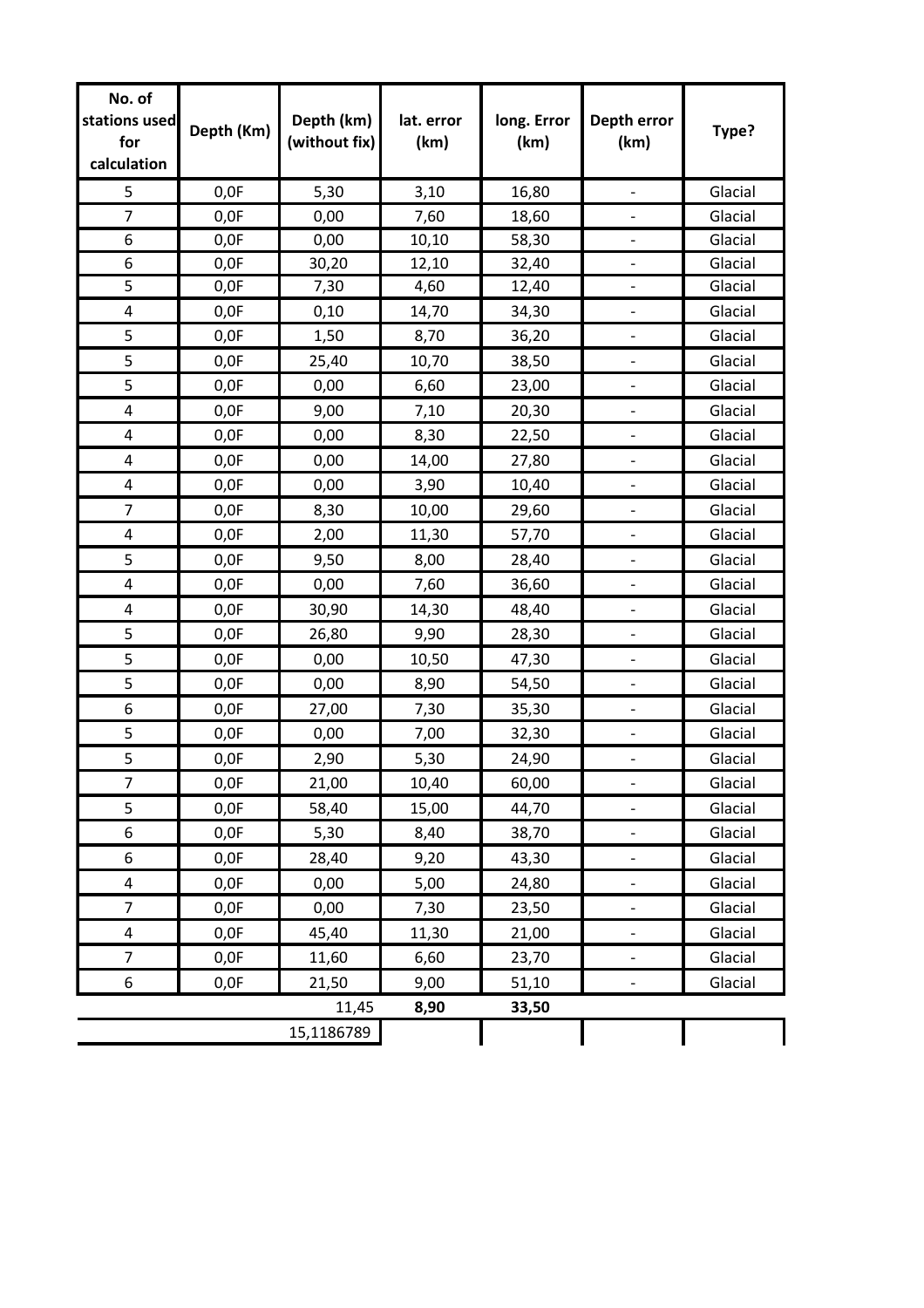|                              | Total number of earthquakes during 2016 to 2018 |               |                |  |  |  |  |  |  |  |  |
|------------------------------|-------------------------------------------------|---------------|----------------|--|--|--|--|--|--|--|--|
|                              | <b>Glacial Earthquakes</b>                      | <b>Summer</b> | Winter         |  |  |  |  |  |  |  |  |
| January                      |                                                 |               |                |  |  |  |  |  |  |  |  |
| Febuary                      |                                                 |               |                |  |  |  |  |  |  |  |  |
| March                        |                                                 |               |                |  |  |  |  |  |  |  |  |
| April                        |                                                 |               |                |  |  |  |  |  |  |  |  |
| May                          | $\overline{4}$                                  | 4             |                |  |  |  |  |  |  |  |  |
| June                         |                                                 |               |                |  |  |  |  |  |  |  |  |
| July                         | 5                                               | 5             |                |  |  |  |  |  |  |  |  |
| August                       | $\overline{11}$                                 | 11            |                |  |  |  |  |  |  |  |  |
| September                    | $\overline{2}$                                  |               | $\overline{2}$ |  |  |  |  |  |  |  |  |
| October                      | $\mathfrak{D}$                                  |               | $\overline{2}$ |  |  |  |  |  |  |  |  |
| November                     |                                                 |               |                |  |  |  |  |  |  |  |  |
| December                     |                                                 |               | 0              |  |  |  |  |  |  |  |  |
| SUM:                         | 6                                               |               |                |  |  |  |  |  |  |  |  |
| Seasonally average per month |                                                 | 6,75          | 0,75           |  |  |  |  |  |  |  |  |
|                              | <b>Probability for a summer GEQ</b>             |               |                |  |  |  |  |  |  |  |  |

Glacial magnitude distribution

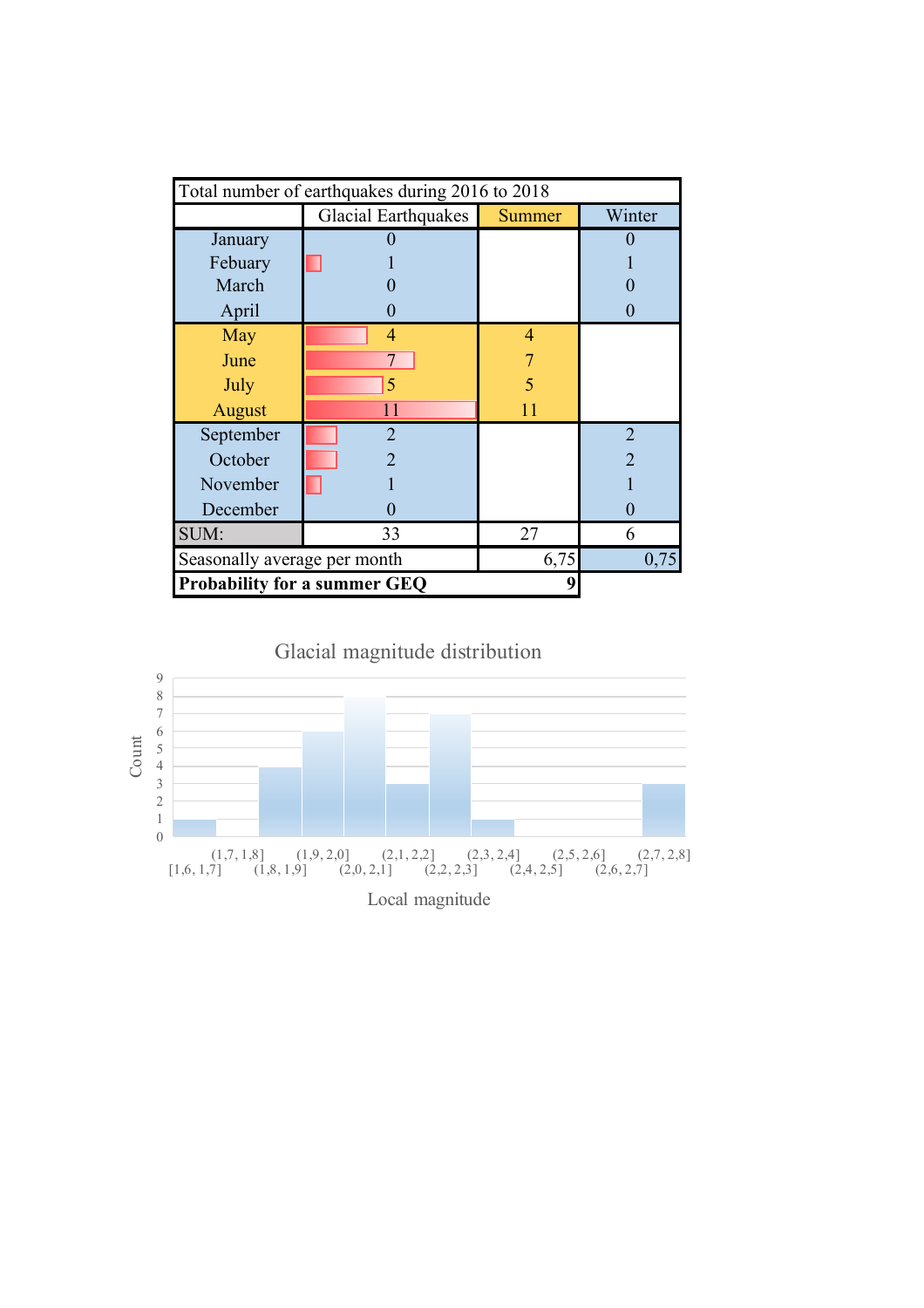### **Tectonic only**

|                 | <b>Date</b>      | Latitude | Longitude | <b>Magnitude</b><br>(Local) | Distance fra<br>GEUS (km) |
|-----------------|------------------|----------|-----------|-----------------------------|---------------------------|
| $\mathbf{1}$    | 29-02-2016_17.49 | 69,074   | $-50,316$ | 1,9                         | 4                         |
| $\overline{2}$  | 13-05-2016 03.25 | 69,496   | $-52,773$ | 2,7                         | 104                       |
| 3               | 13-05-2016 06.51 | 69,010   | $-50,280$ | 1,6                         | 60                        |
| 5               | 23-06-2016 14.34 | 68,974   | $-50,271$ | 2,0                         | 8,2                       |
| 6               | 25-06-2016 07.15 | 69,112   | $-50,558$ | 2,2                         | 6,5                       |
| 9               | 26-06-2016 08.00 | 69,099   | $-49,879$ | 2,2                         | 1,3                       |
| 10 S            | 27-06-2016 04.31 | 69,092   | $-49,837$ | 2,4                         | 5                         |
| 12              | 08-07-2016 17.13 | 69,184   | $-50,789$ | 2,5                         | 45                        |
| 14              | 26-07-2016 10.18 | 68,230   | $-51,399$ | 2,2                         | 13                        |
| 15              | 26-07-2016 14.27 | 69,954   | $-51,416$ | 2,0                         | 10                        |
| 16              | 29-07-2016 08.57 | 68,452   | $-51,716$ | 3,2                         | 45                        |
| 17              | 29-07-2016 09.12 | 68,228   | $-52,317$ | 2,6                         | 30                        |
| 18              | 30-07-2016 15.25 | 69,026   | $-50,169$ | 2,3                         | 65                        |
| 19              | 13-08-2016 08.34 | 68,983   | $-50,443$ | 2,4                         | 7,0                       |
| 21 <sub>S</sub> | 30-08-2016 09.08 | 68,264   | $-51,082$ | 2,9                         | 20                        |
| 23              | 02-11-2016 18.47 | 69,197   | $-50,973$ | $\overline{2}$              | 30                        |
| 24              | 11-05-2017 09.38 | 69,041   | $-50,510$ | 2,3                         | 6,0                       |
| 25              | 18-05-2017 03.58 | 68,945   | $-50,647$ | 2,7                         | 16                        |
| 27              | 02-06-2017 10.06 | 69,078   | $-50,570$ | 2,0                         | 12                        |
| 32              | 30-06-2017 05.05 | 69,112   | $-51,053$ | 2,8                         | 41                        |
| 37              | 13-08-2017 11.57 | 69,399   | $-51,347$ | 2,3                         | 55                        |
| 41              | 21-09-2017 10.03 | 69,091   | $-50,138$ | 2,2                         | 14                        |
| 44              | 10-11-2017 10.16 | 69,270   | $-51,161$ | 2,20                        | 129                       |
| 45              | 17-01-2018 02.55 | 69,109   | $-48,887$ | 2,3                         | 45                        |
| 46              | 17-01-2018 02.55 | 69,160   | $-48,911$ | 2,3                         | 32                        |
| 47              | 25-01-2018 18.00 | 69,148   | $-50,366$ | 1,9                         | 28                        |
| 51              | 13-06-2018 03.09 | 68,070   | $-51,961$ | 2,1                         | 16                        |
| 56 S            | 28-07-2018 03.45 | 68,254   | $-51,526$ | 3,00                        | 45                        |
| 57              | 10-08-2018 10.28 | 69,089   | $-50,341$ | 2,3                         | 1,3                       |
| 59              | 21-08-2018 02.07 | 69,054   | $-50,976$ | 2,5                         | 8,5                       |
| 60              | 22-08-2018 04.03 | 69,091   | $-50,627$ | 2,4                         | 4                         |
| 61              | 22-08-2018 14.26 | 69,107   | $-50,292$ | 2,3                         | 12,3                      |
| 65              | 12-10-2018 03.04 | 69,221   | $-49,722$ | 2,00                        | 30                        |
| 67              | 16-12-2018 14.05 | 69,205   | -49,950   | 1,8                         | 39                        |

Average 2,30882353 29

Standard dev.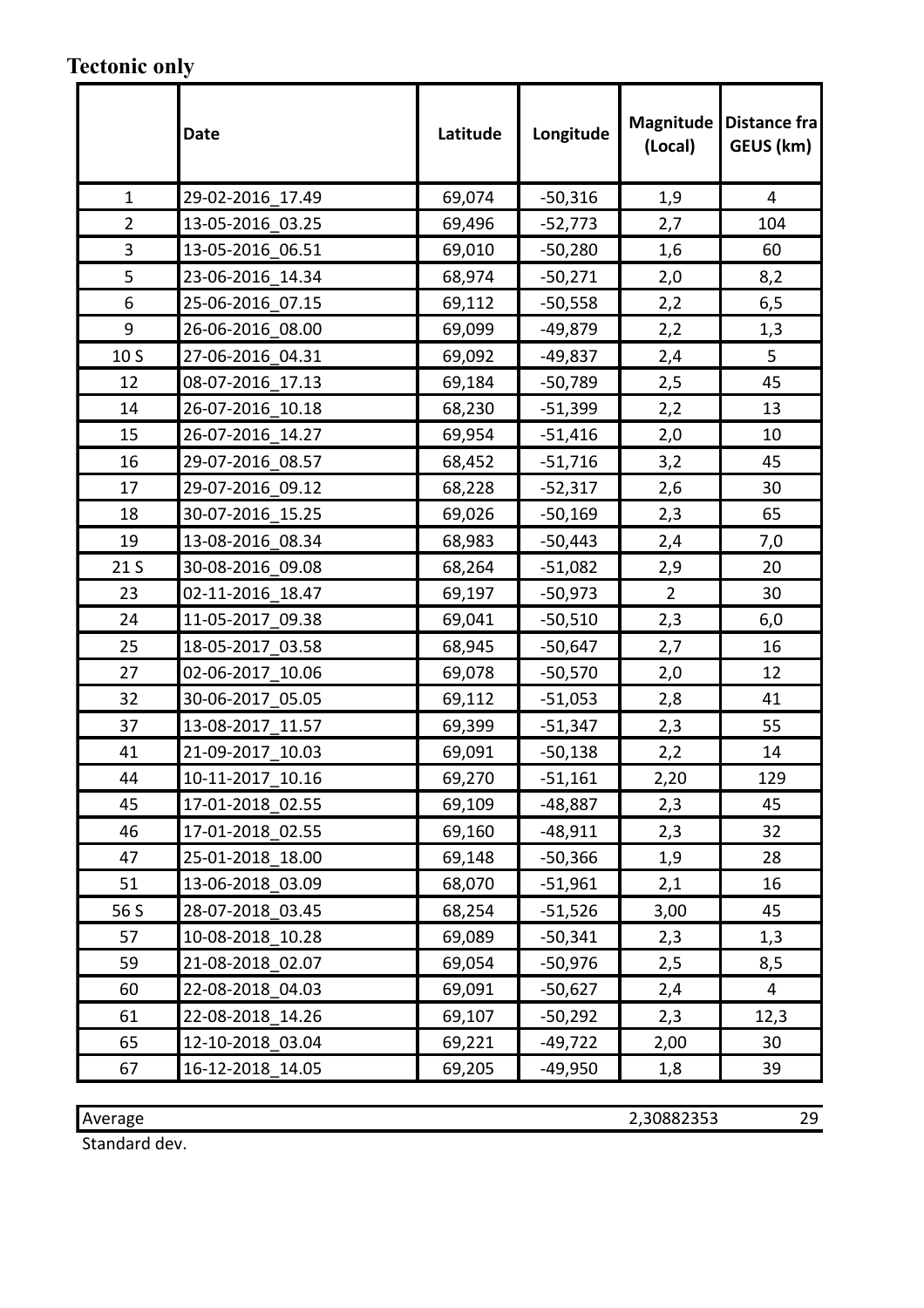| <b>RMS</b> | No. of<br>stations<br>used for<br>calculation | Depth (Km)          | lat. error<br>(km) | long. Error<br>(km) | Depth error<br>(km) | <b>Type</b> |
|------------|-----------------------------------------------|---------------------|--------------------|---------------------|---------------------|-------------|
| 1,10       | 5                                             | 15,60               | 7,80               | 31,40               | 13,40               | Tectonic    |
| 0,50       | 4                                             | 31,60               | 7,60               | 25,00               | 5,70                | Tectonic    |
| 0,80       | 4                                             | 8,50                | 13,70              | 43,60               | 32,40               | Tectonic    |
| 1,20       | 6                                             | 0,00                | 14,10              | 44,10               | 40,80               | Tectonic    |
| 0,70       | 5                                             | 18,00               | 5,70               | 21,60               | 8,30                | Tectonic    |
| 1,40       | 5                                             | 0,00                | 10,00              | 34,30               | 23,70               | Tectonic    |
| 1,50       | 5                                             | 2,60                | 10,80              | 37,50               | 24,90               | Tectonic    |
| 1,40       | 6                                             | 32,80               | 9,70               | 40,60               | 9,10                | Tectonic    |
| 1,40       | 6                                             | 0,00                | 7,90               | 58,40               | 17,80               | Tectonic    |
| 3,10       | $\overline{7}$                                | 0,00                | 18,40              | 108,20              | 41,00               | Tectonic    |
| 0,10       | 3                                             | 31,30               | 1,40               | 14,20               | 5,50                | Tectonic    |
| 1,30       | 6                                             | 12,60               | 8,00               | 59,70               | 15,30               | Tectonic    |
| 1,30       | 5                                             | 2,70                | 9,30               | 34,60               | 21,20               | Tectonic    |
| 0,80       | 5                                             | 2,80                | 5,80               | 23,60               | 13,10               | Tectonic    |
| 2,80       | 6                                             | 0,00                | 15,10              | 102,70              | 36,90               | Tectonic    |
| 1,50       | 5                                             | 35,10               | 15,40              | 85,60               | 15,30               | Tectonic    |
| 0,50       | 6                                             | 4,20                | 4,80               | 17,50               | 12,40               | Tectonic    |
| 0,90       | 5                                             | 0,00                | 6,50               | 28,10               | 15,30               | Tectonic    |
| 0,90       | 5                                             | 21,30               | 6,70               | 28,40               | 9,10                | Tectonic    |
| 0,90       | 6                                             | 53,30               | 13,30              | 46,70               | 19,60               | Tectonic    |
| 1,40       | 5                                             | 64,10               | 15,70              | 80,00               | 21,50               | Tectonic    |
| 1,40       | 6                                             | 12,10               | 8,80               | 35,60               | 16,50               | Tectonic    |
| 1,10       | 5                                             | 25,70               | 8,00               | 37,60               | 6,50                | Tectonic    |
| 1,10       | 3                                             | 99,70               | 12,10              | 89,60               | 44,60               | Tectonic    |
| 2,80       | 6                                             | 93,30               | 20,90              | 85,90               | 79,80               | Tectonic    |
| 2,10       | 5                                             | 19,80               | 14,70              | 59,70               | 22,60               | Tectonic    |
| 1,00       | 5                                             | 103,50              | 12,80              | 49,20               | 48,70               | Tectonic    |
| 1,40       | 5                                             | 27,70               | 13,40              | 81,80               | 22,00               | Tectonic    |
| 1,30       | 7                                             | 18,80               | 8,10               | 34,40               | 17,30               | Tectonic    |
| 1,40       | 8                                             | 0,00                | 7,90               | 35,90               | 21,30               | Tectonic    |
| 1,40       | 5                                             | 0,00                | 9,20               | 42,20               | 21,40               | Tectonic    |
| 1,20       | 5                                             | 0,00                | 7,90               | 34,70               | 18,40               | Tectonic    |
| 1,30       | 5                                             | 8,10                | 10,10              | 60,80               | 24,10               | Tectonic    |
| 0,90       | 5                                             | 11,10               | 7,10               | 36,60               | 15,20               | Tectonic    |
|            |                                               |                     |                    |                     |                     |             |
| 1,29       |                                               | 22,24<br>28,9041697 | 10,26              | 48,52               | 22,37<br>15,01      |             |